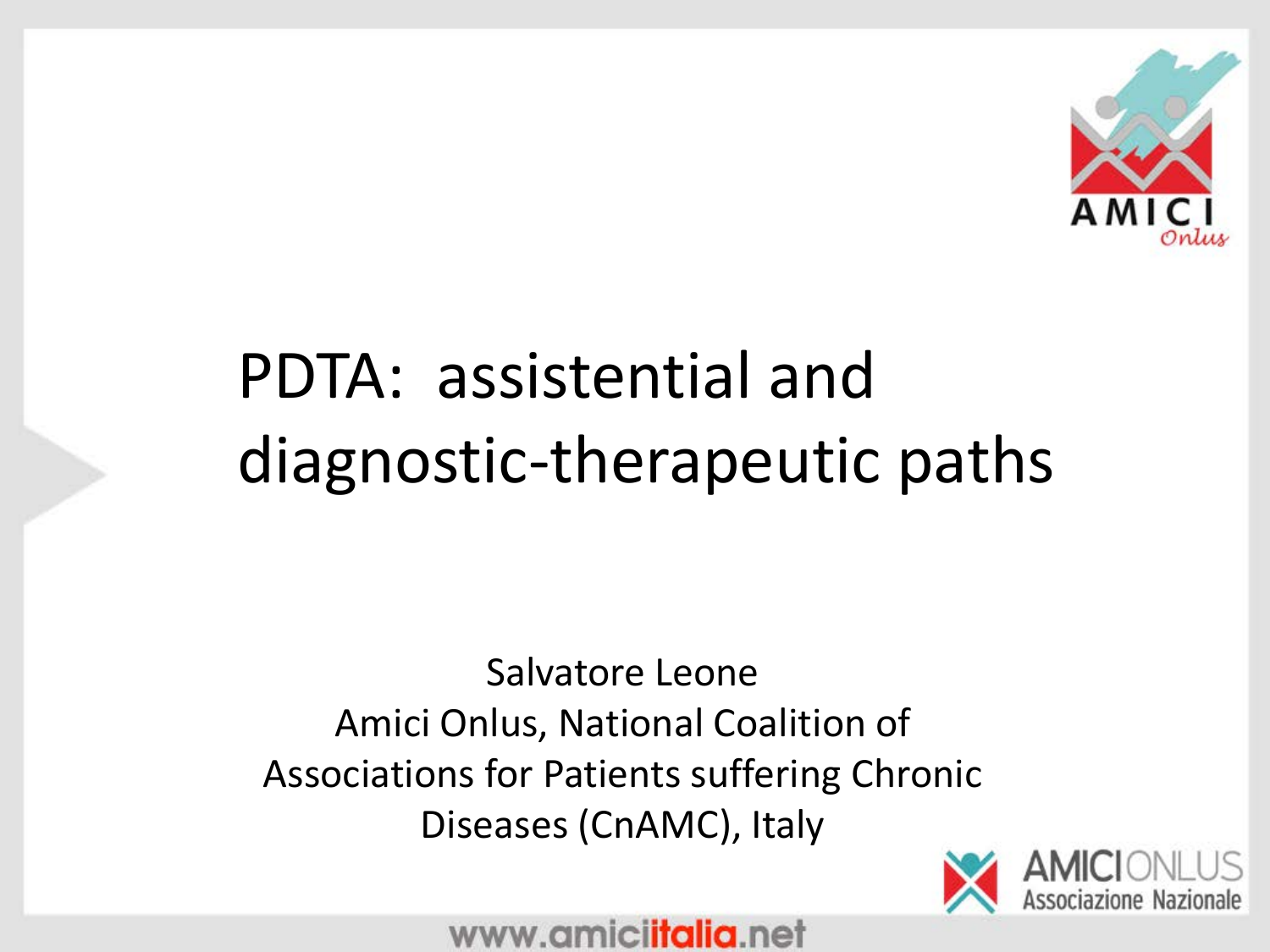# *What is IBD?*



Crohn's disease and ulcerative colitis (collectively known as inflammatory bowel diseases or IBD) are chronic inflammatory, non-infectious conditions involving the digestive system. They should not be confused with IBS (irritable bowel syndrome), which, despite similar symptoms, is a separate condition. Ulcerative colitis is restricted to the colon and/or the rectum, whereas Crohn's disease can affect any part of the gastrointestinal tract. Ulcerative colitis is twice as common as Crohn's disease.

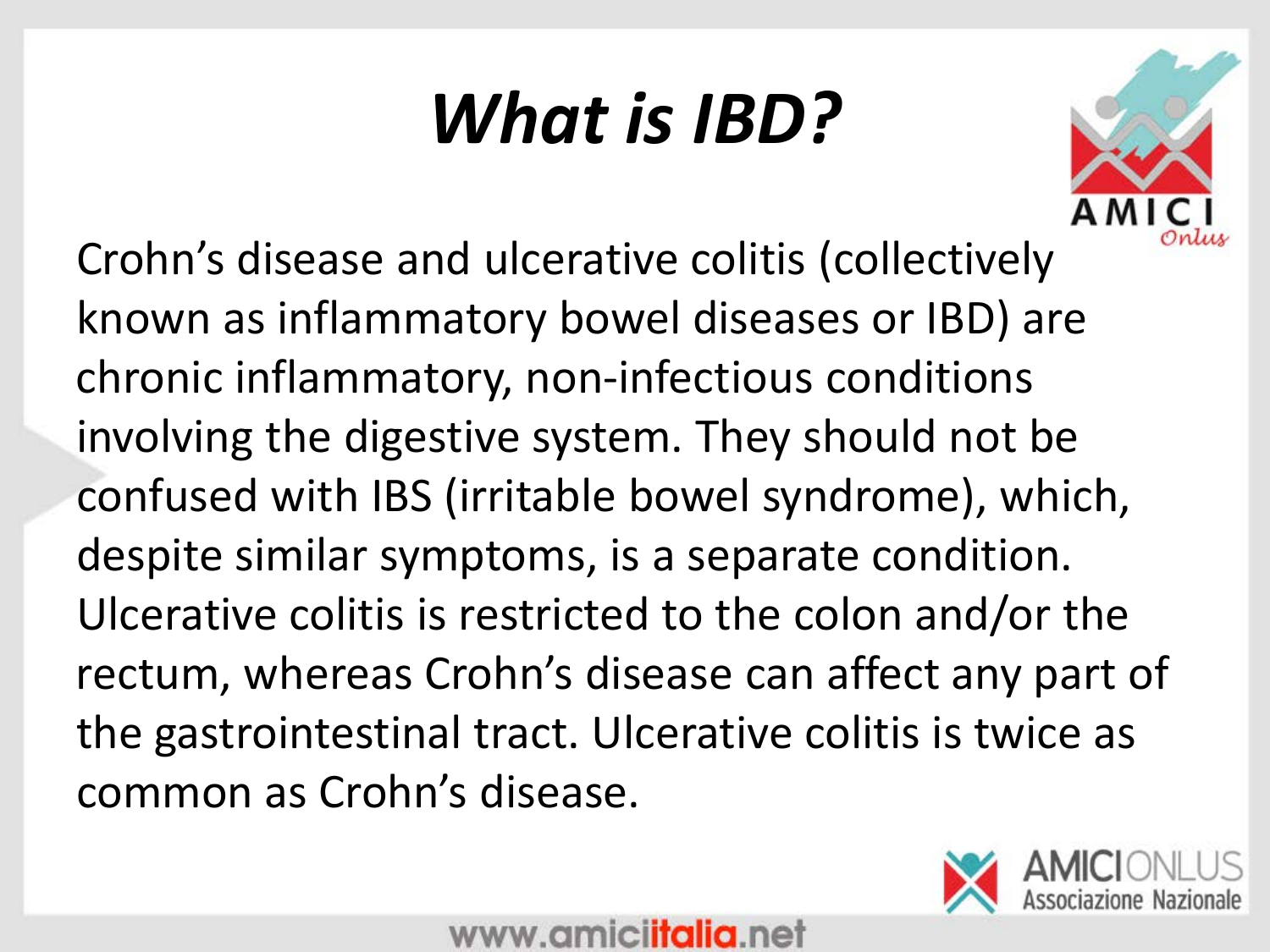# *Symptoms*



Symptoms in both illnesses may include abdominal pain, diarrhoea, vomiting, rectal bleeding and weight loss. Both illnesses may be accompanied by various extraintestinal manifestations in e.g. the eyes and joints or on the skin. The intensity of the symptoms may vary a lot over time. Patients may experience long periods of remission and/or recurrent flareups.

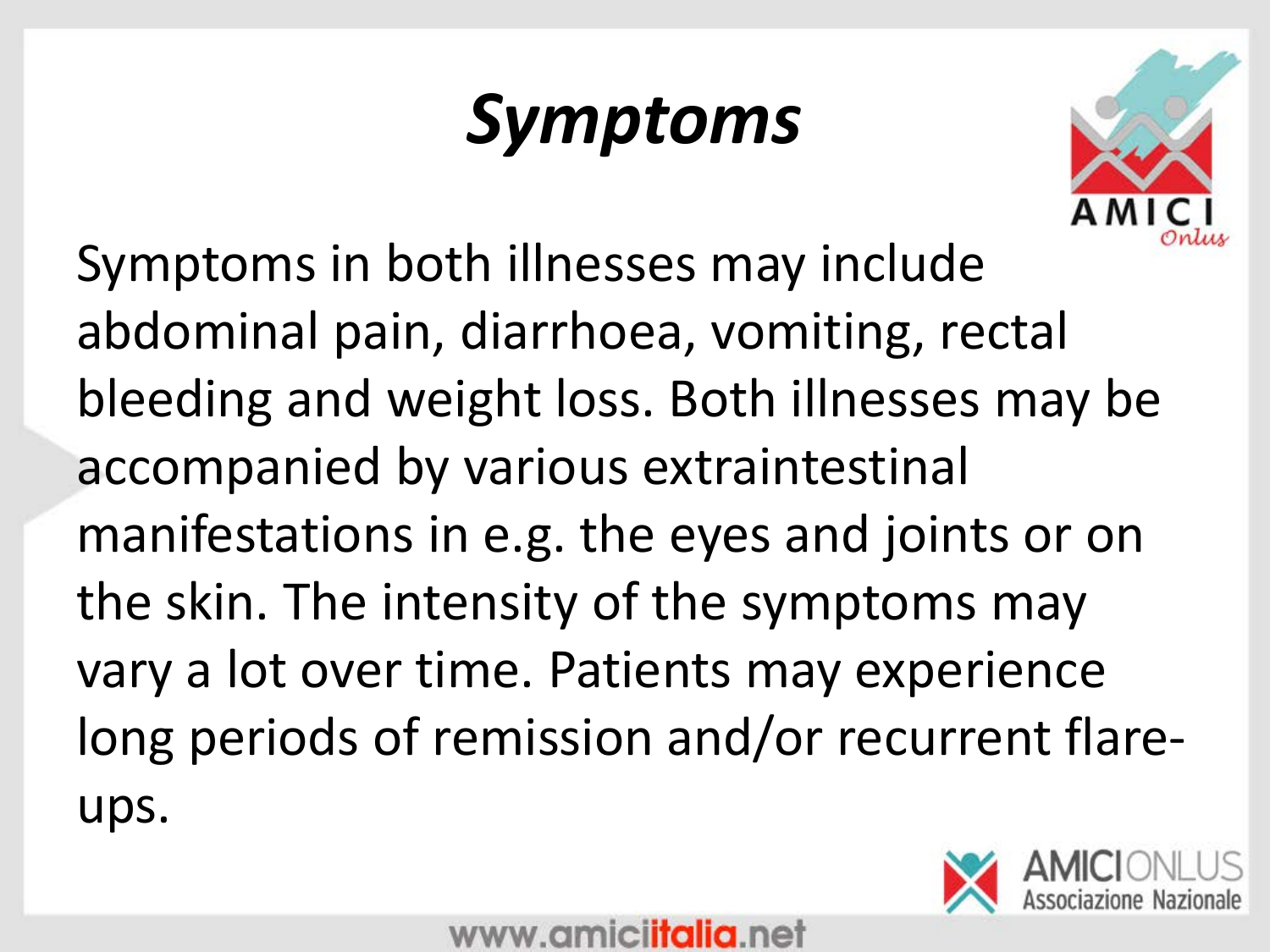# *Diagnosis*



Peak age for diagnosis in both conditions is between 10 and 40, but the disease can occur at any age. The diagnosis is usually based on an endoscopic examination of the bowel and biopsies of pathological lesions. Certain indicators of IBD, such as infection and anaemia, can also be determined in blood tests.

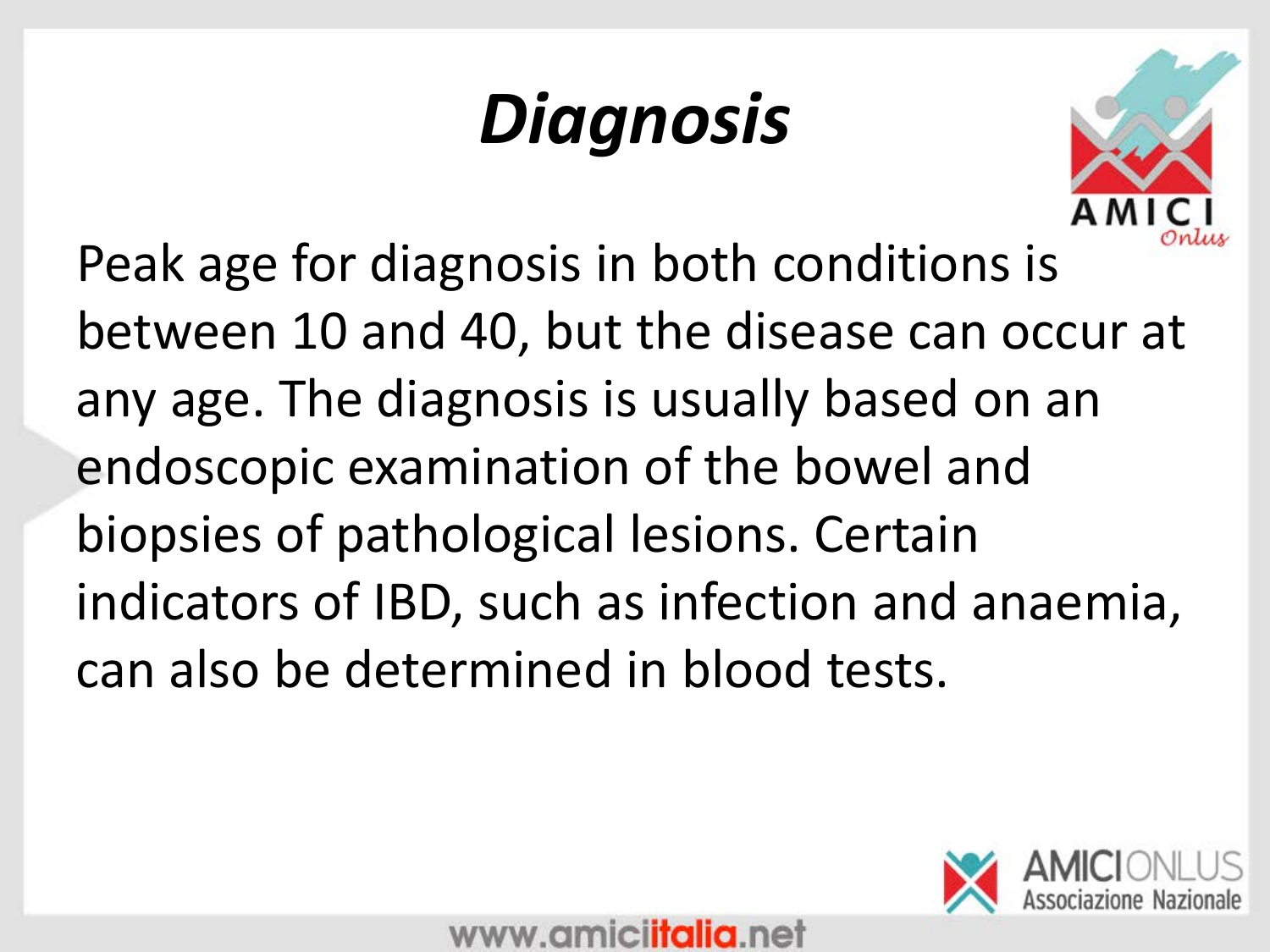# AMICI and EFCCA



The European Federation of Crohn's & Ulcerative Colitis Associations is an umbrella organisation representing 29 national patients' associations from 28 European countries and 3 associate members from outside Europe. [www.efcca.org](http://www.efcca.org/)

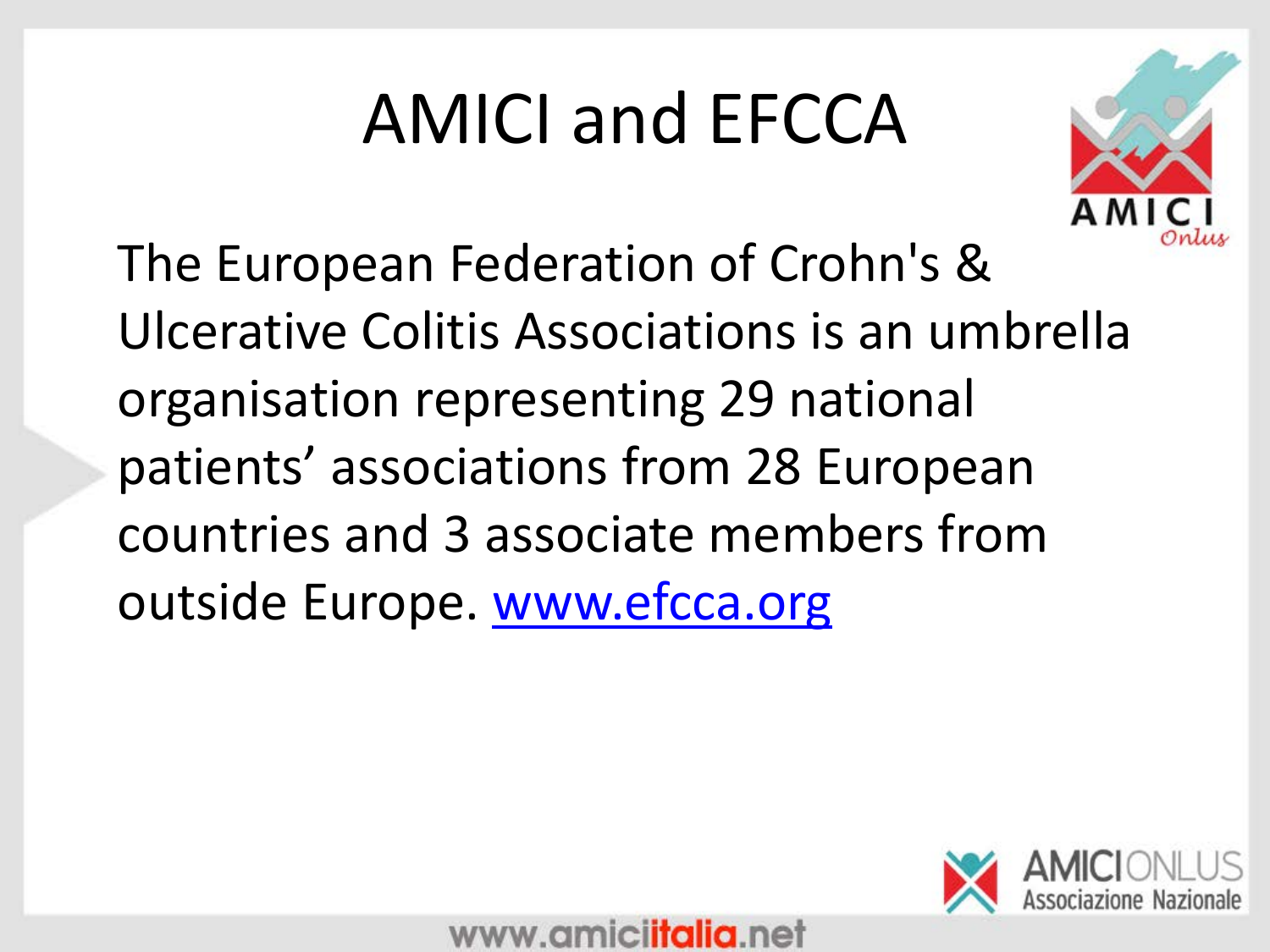

- 13% of respondents say it took  $1 2$  years to get a diagnosis
- Amongst the total sample, 14% had to wait 5 years or more for a diagnosis.

IPACT (2010)

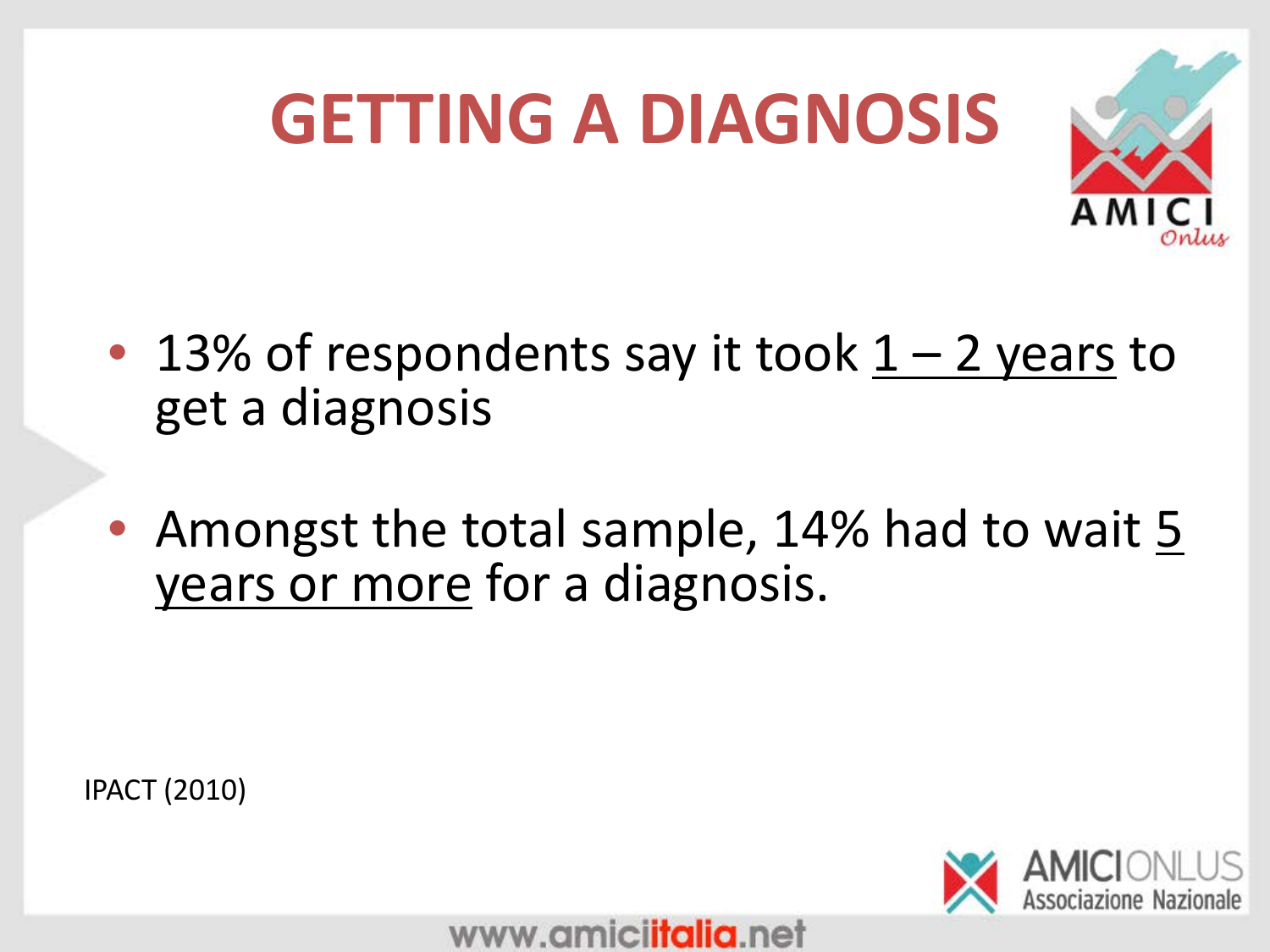# **FREQUENCY OF HOSPITALISATION**



81% of respondents have been hospitalised in the past 5 years, because of their IBD-related condition (34% for  $1 - 5$  days and 46% for longer than that).

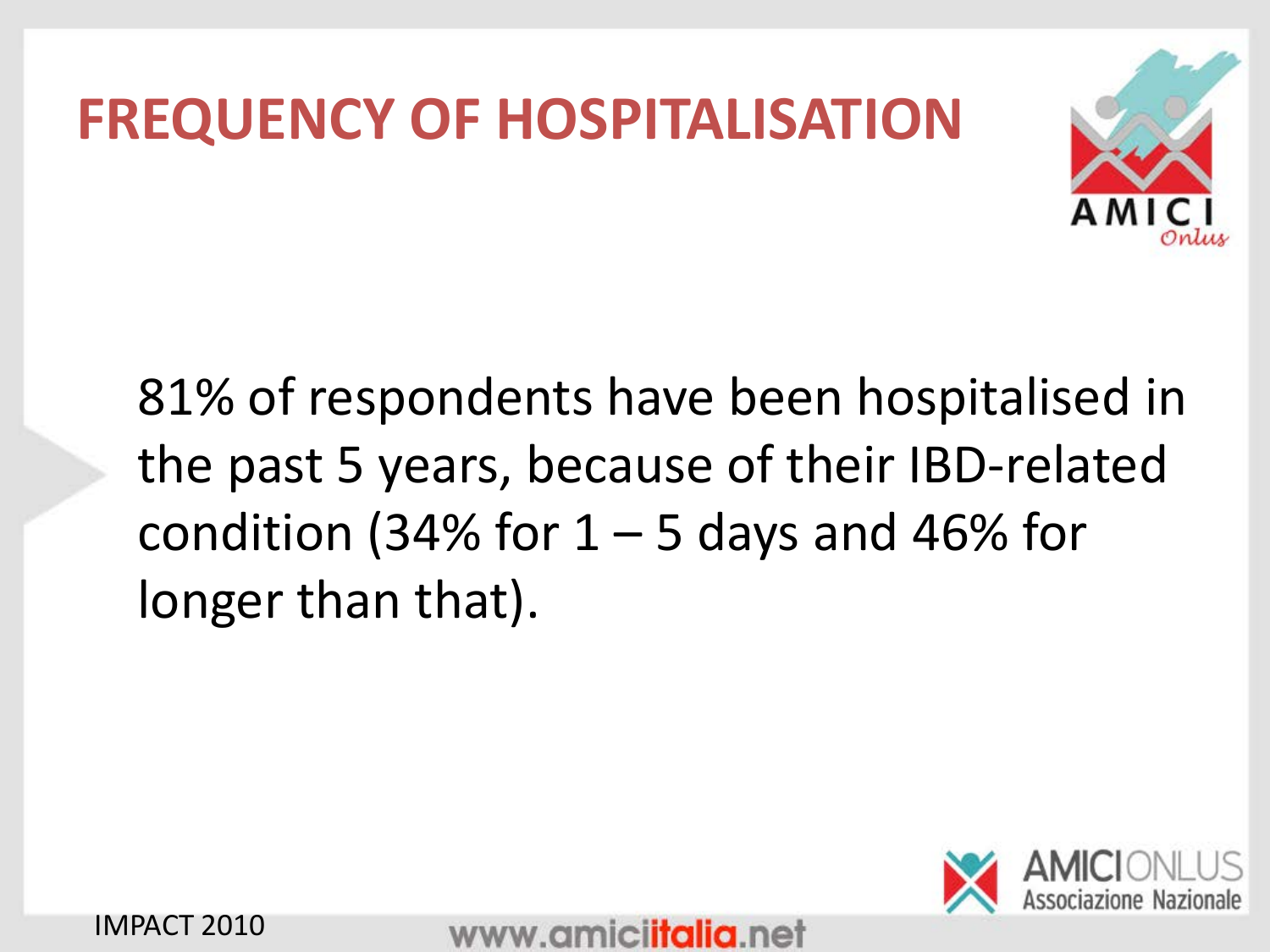## Surgery



- 16% have had one operation, 6% have had two operations, and 14% have had 3 or more.
- It was noticeable that 5% of all respondents have had 5 or more operations.

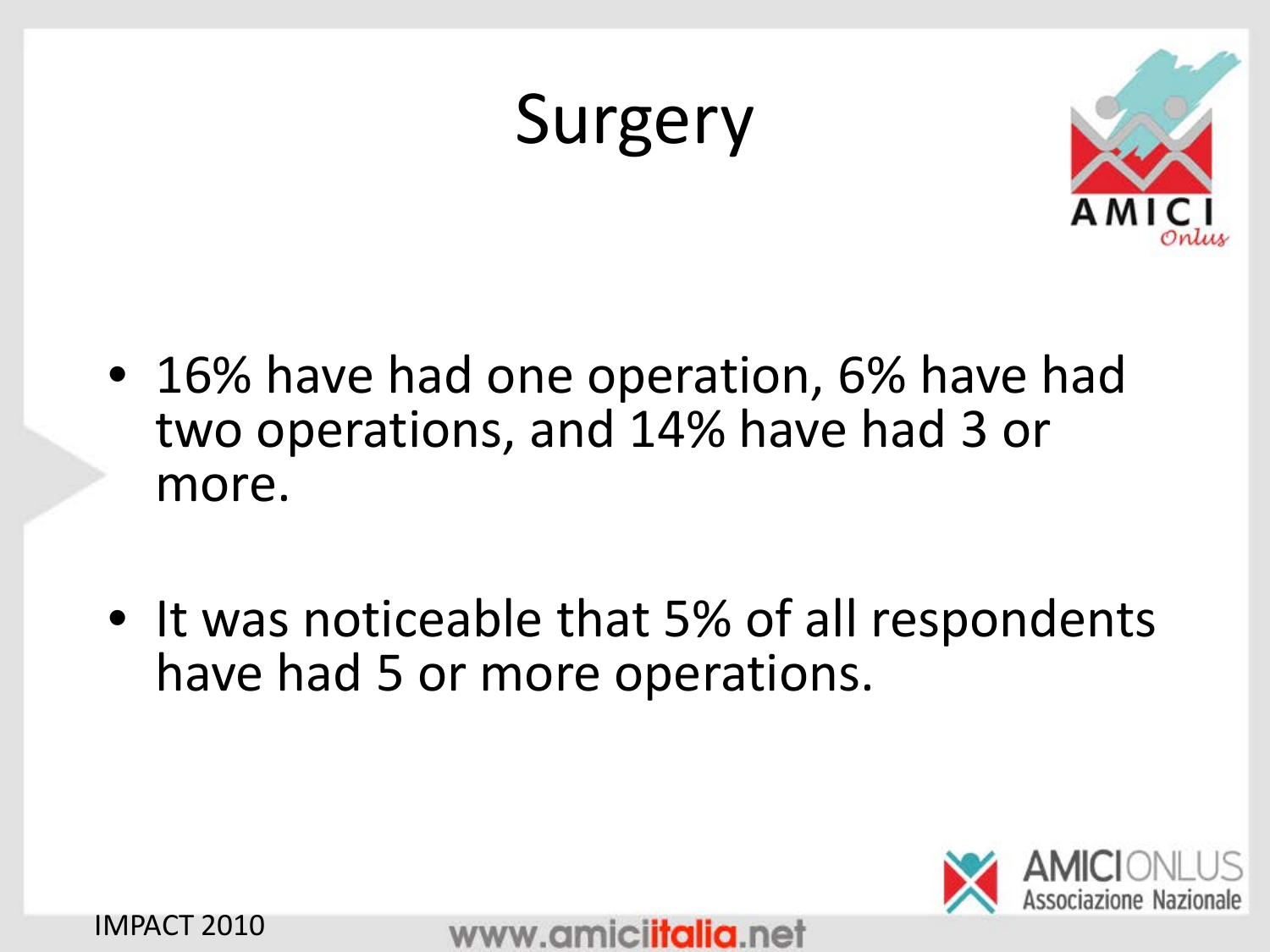## Critical Issues



■ Diagnostic delay

 Patient management that is not standardized throughout the national territory

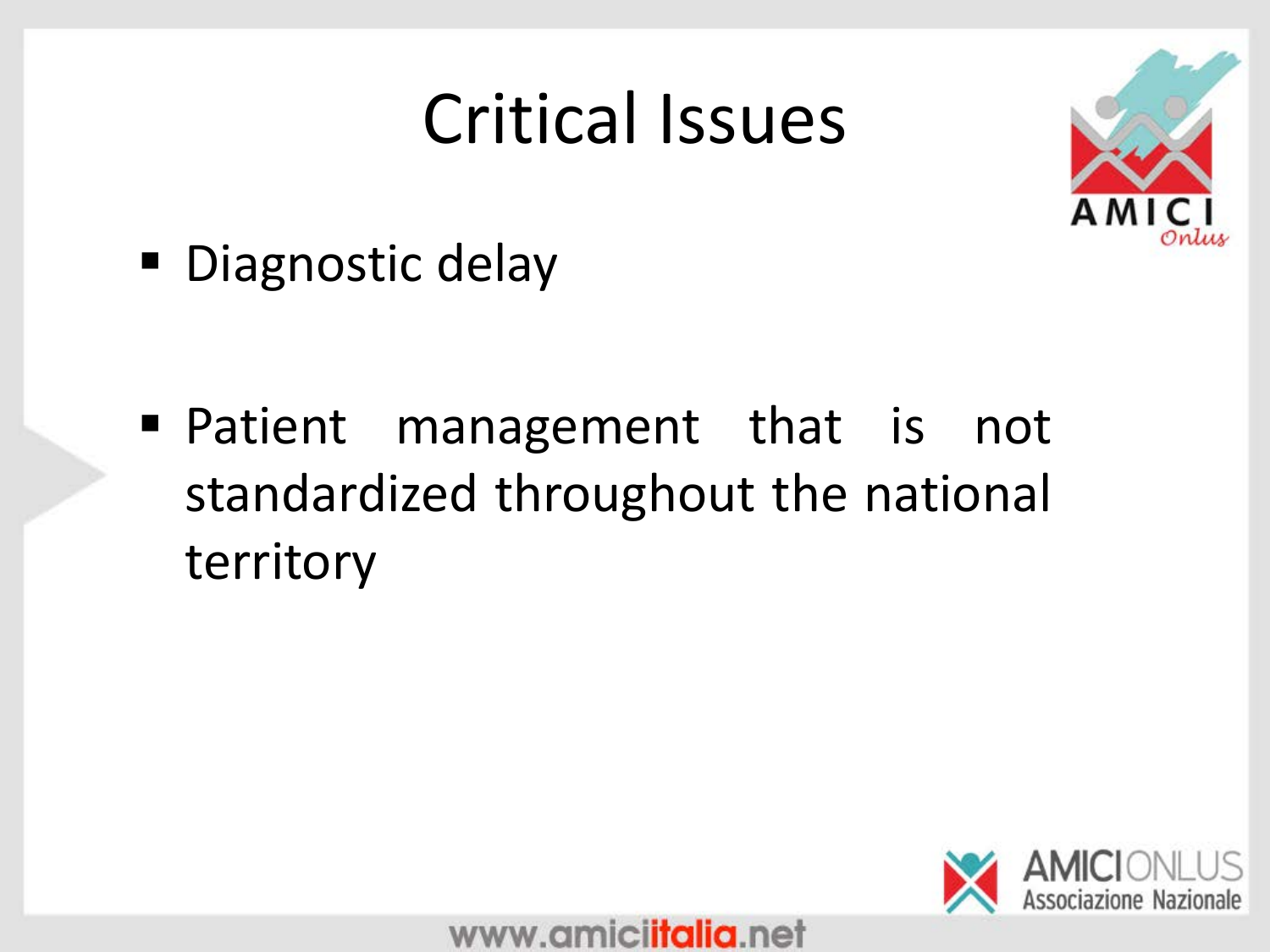## COSTS



Hospitalization of a resident in their own region in the south coast about 25% less than in the northern regions in mobility.

Hospitalization of an IBD patients costs € 3,694 in Sicily (€ 4968 outside the region)

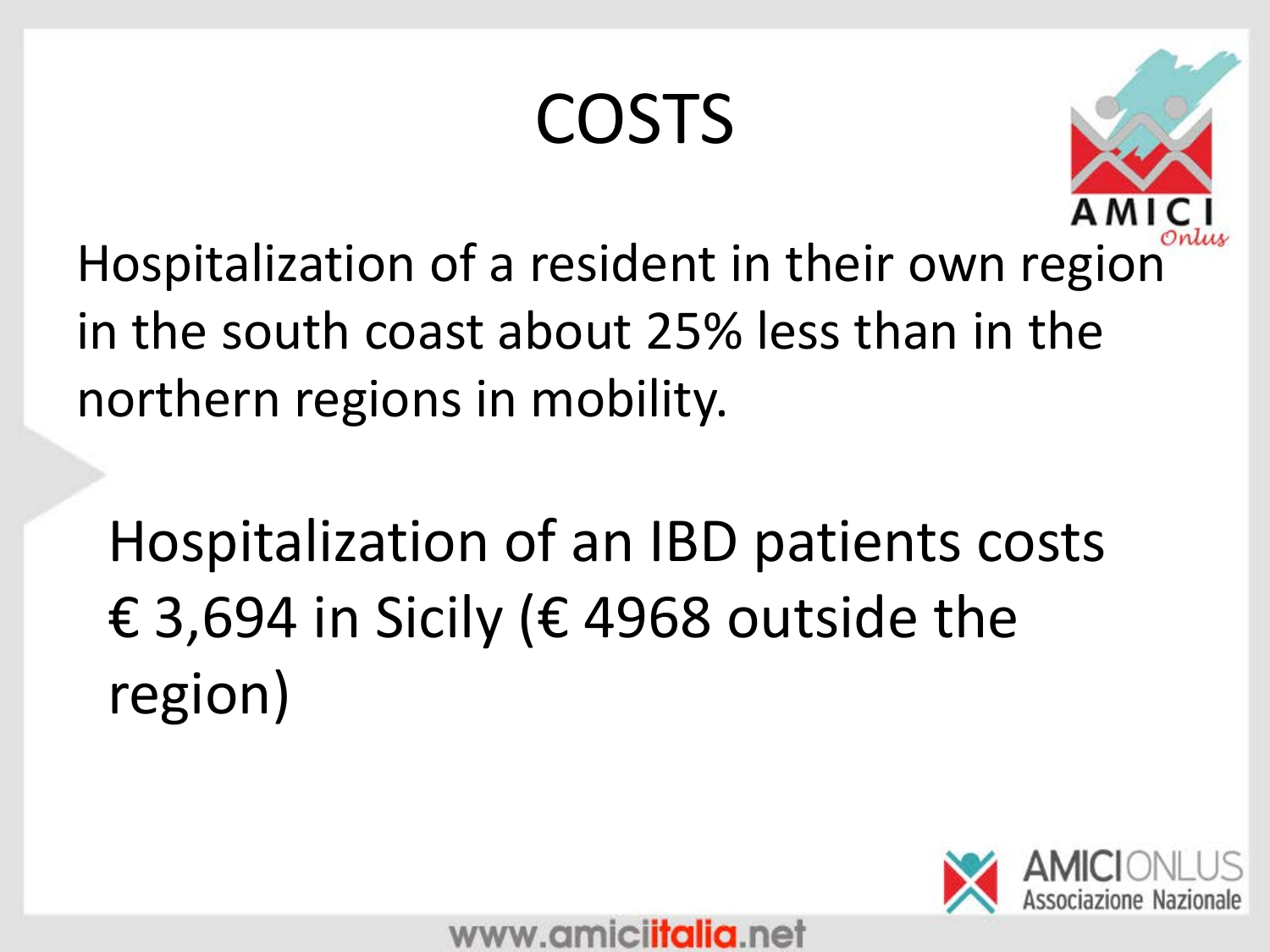### Patients Exemption



#### Agg. Marzo 2016

Fonte: AMICI Onlus www.amiciitalia.net

| 3.210   |
|---------|
| 979     |
| 3.620   |
| 10.033  |
| 13.822  |
| 3.654   |
| 9.764   |
| 4.835   |
| 26.452  |
| 3.150   |
| 658     |
| 19.206  |
| 334     |
| 12.431  |
| 3.230   |
| 16.014  |
| 12.303  |
| 2.811   |
| 3.193   |
| 12.275  |
| 161.974 |
|         |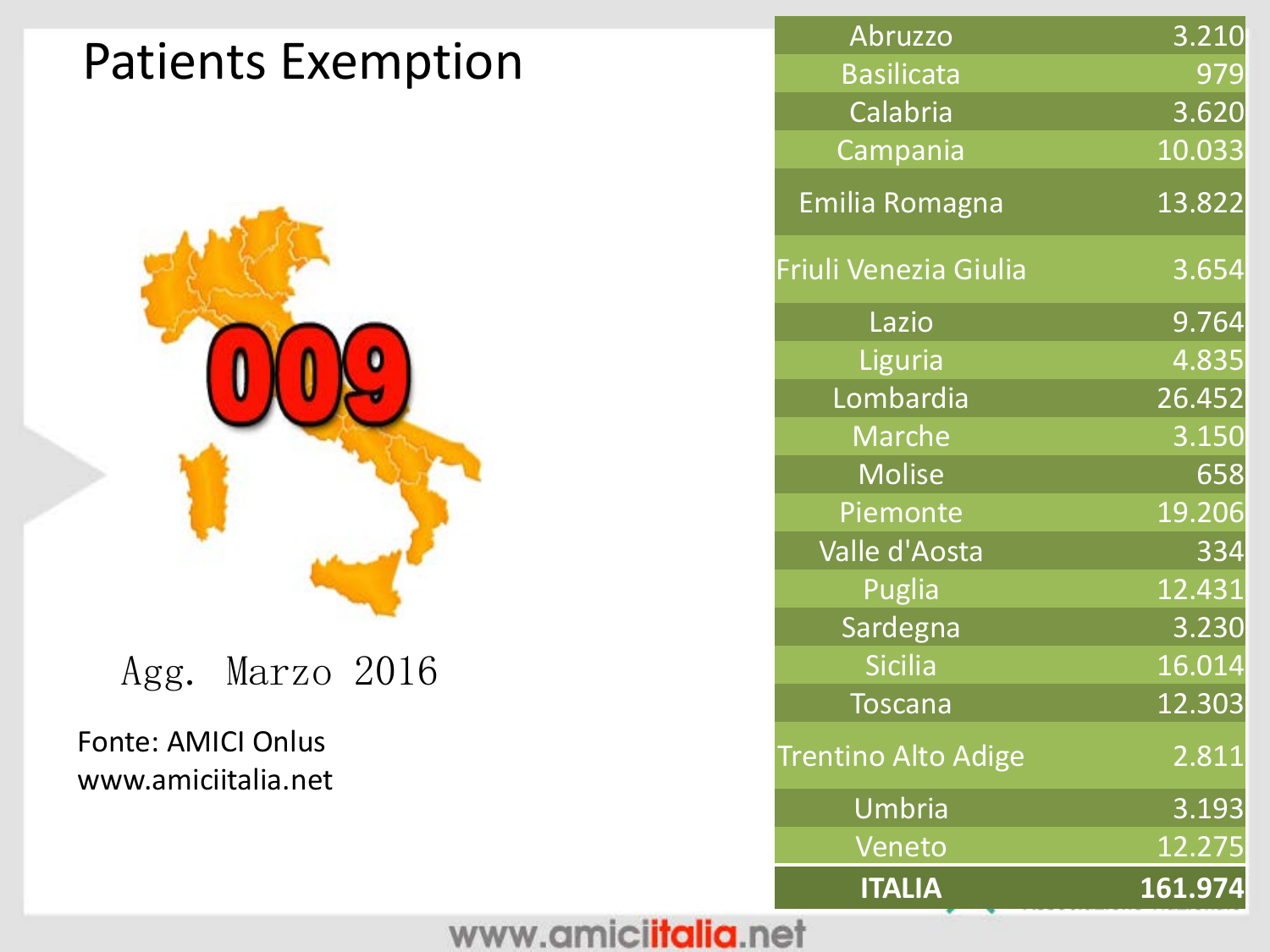# Prevalence (100.000 ab.)

Popolazione residente al 2011: 60.626.442 (Fonte ISTAT)



Associazione Nazionale www.amiciltalia.net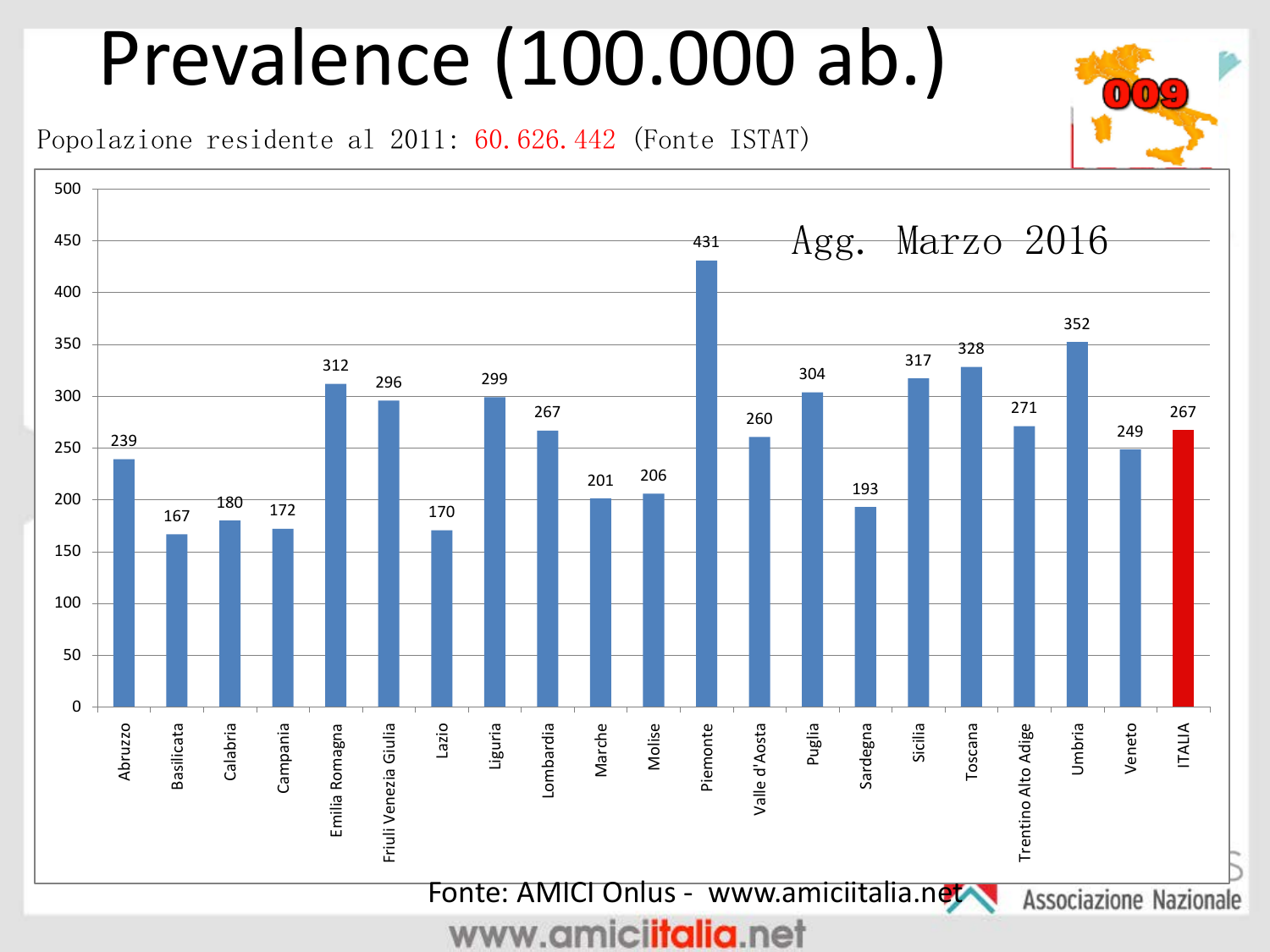# **Why a PDTA?**



- Increased prevalence and the social cost of IBD
- **These are complex and heterogeneous diseases**
- We need a multidisciplinary approach
- We need to define levels of competence ("volumes" and experience)
- We need to promote adherence to national and international guidelines but also customizing the management of the disease

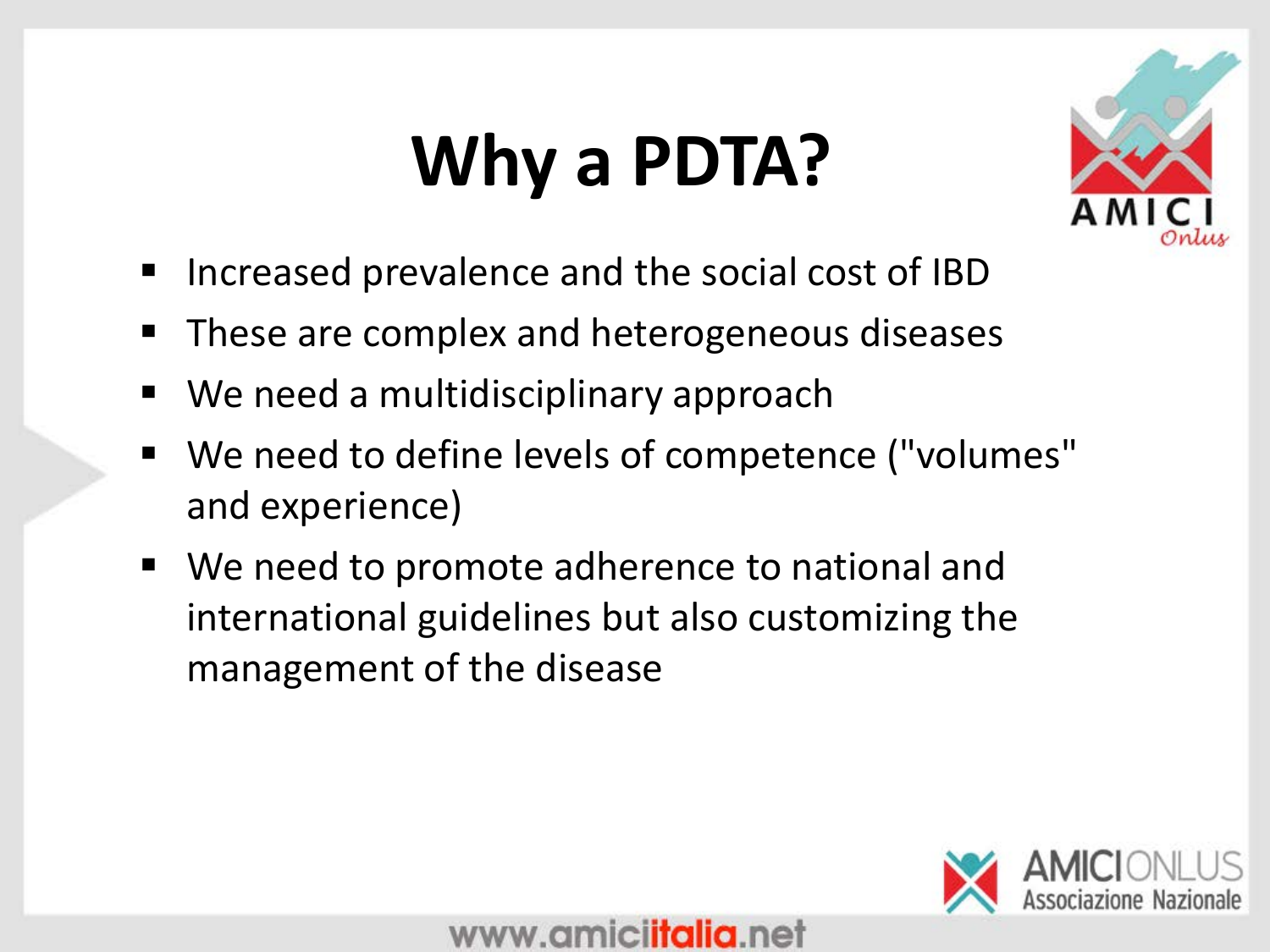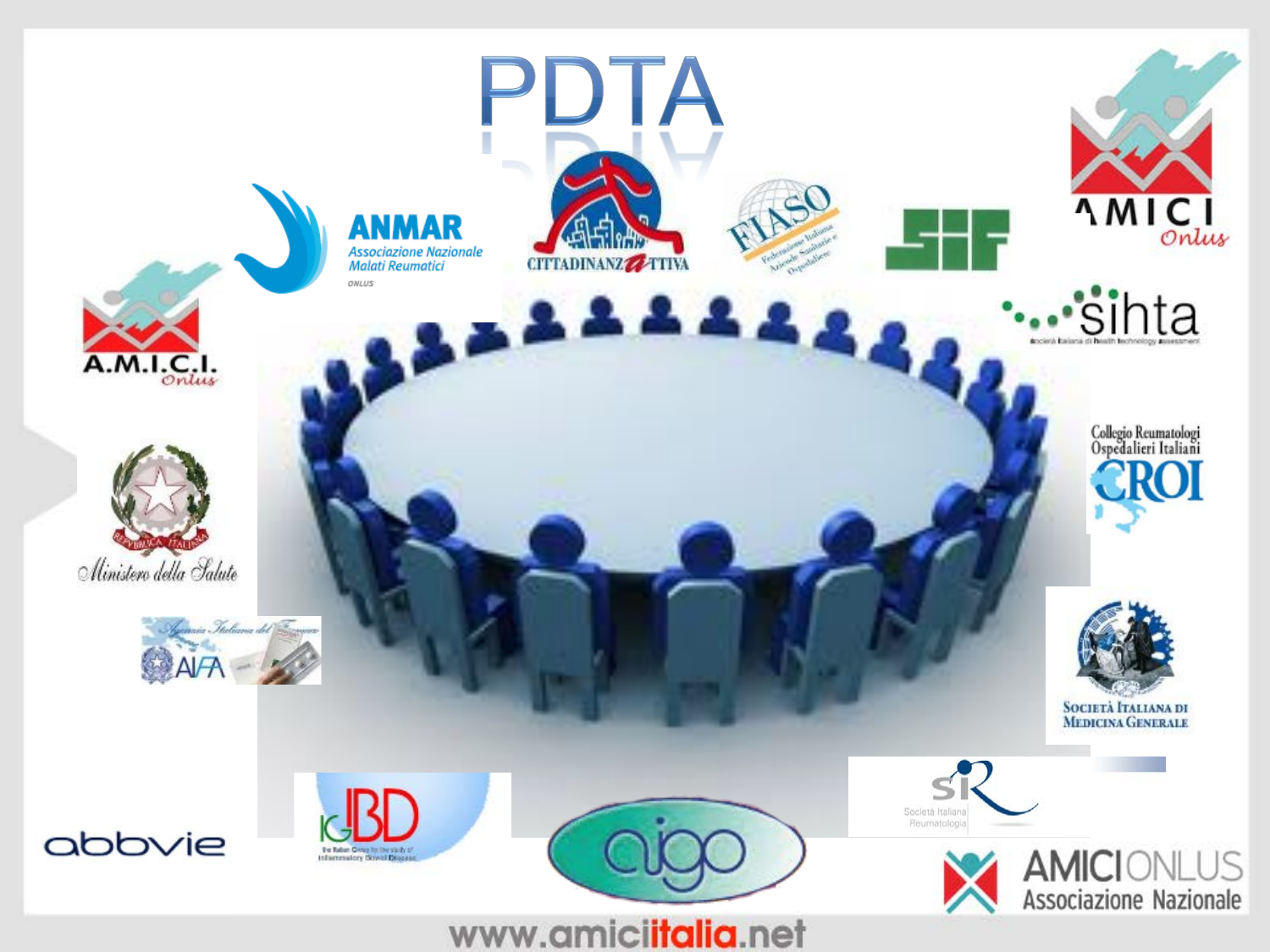

## **PDTA collective commitment**

Agenas

- **Endoscopist**
- Radiologist
- **Rheumatologisty**
- **Nurse**
- Psychologist V Ministry of Health
- **Surgeon**
- Gastroenterologist
- GP
- **Pharmacist**

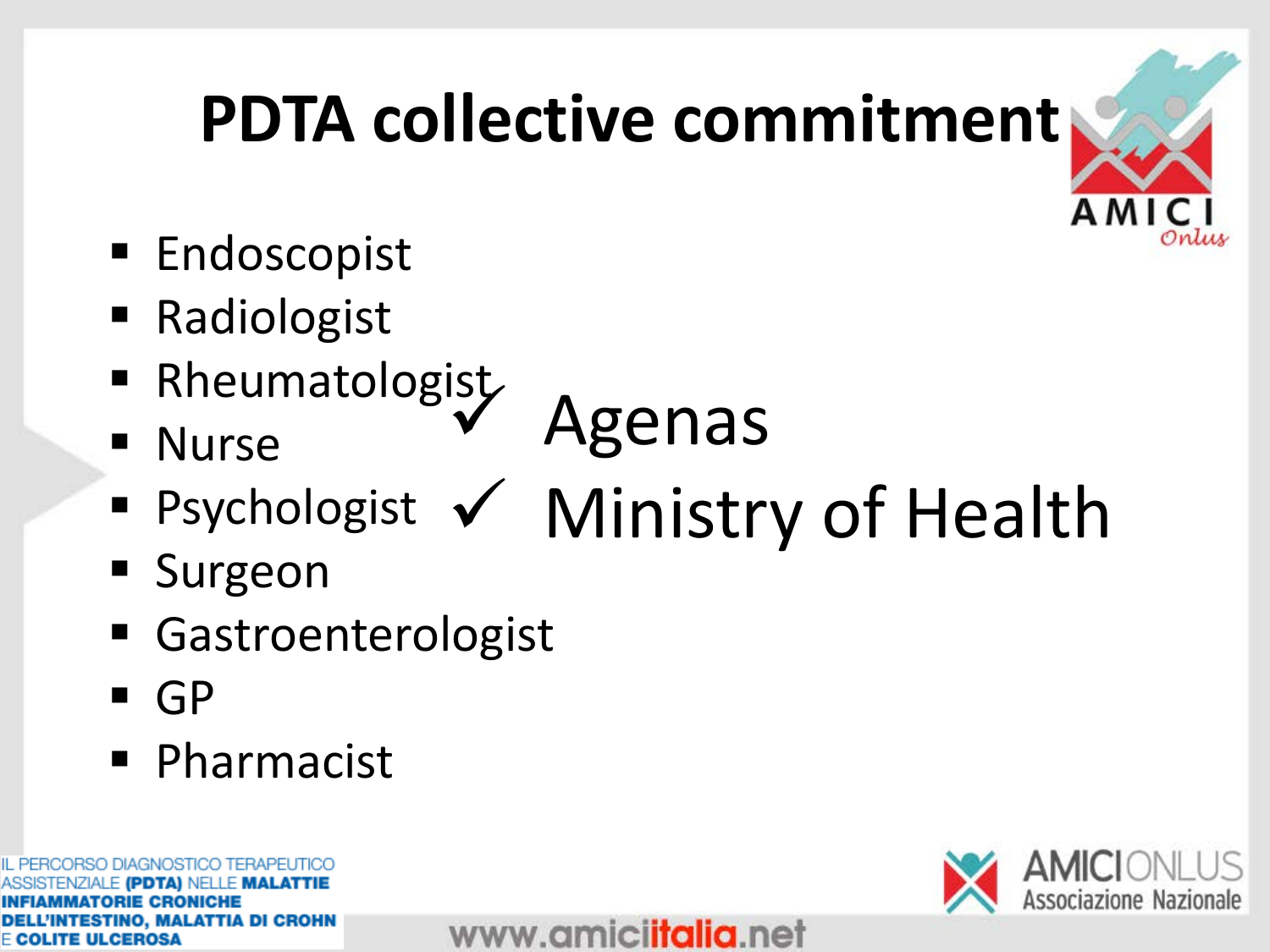

#### Gruppo di lavoro:

#### Coordinamento:

Tonino Aceti, Responsabile nazionale del Tribunale per i diritti del malato e del Coordinamento nazionale delle Associazioni dei Malati Cronici (CnAMC) - Cittadinanzattiva

Gianfranco Antoni, AMICI Onlus

Maria Teresa Bressi, Coordinamento nazionale delle Associazioni dei Malati Cronici (CnAMC) -Cittadinanzattiva

Valentina Ceccarelli, Consulente Area Sanità e Giustizia - Cittadinanzattiva

Marco Greco, Presidente EFCCA, European Federation of Crohn's and Ulcerative Colitis Associations Salvatore Leone, Direttore di AMICI Onlus

Sabrina Nardi, Vice Coordinatore nazionale e Responsabile progetti e campagne del Tribunale per i diritti del malato – Cittadinanzattiva

Vito Annese, Fabiana Castiglione, Paolo Gionchetti, Maurizio Vecchi, Comitato Medico Scientifico di **AMICI Onlus** 

Alessandro Armuzzi, Ambrogio Orlando, Fernando Rizzello - IG-IBD (Gruppo Italiano per lo studio delle Malattie Infiammatorie Croniche Intestinali)

www.amici**italia**.net

IL PERCORSO DIAGNOSTICO TERAPEUTICO ASSISTENZIALE (PDTA) NELLE MALATTIE **INFIAMMATORIE CRONICHE** DELL'INTESTINO, MALATTIA DI CROHN **E COLITE ULCEROSA** 

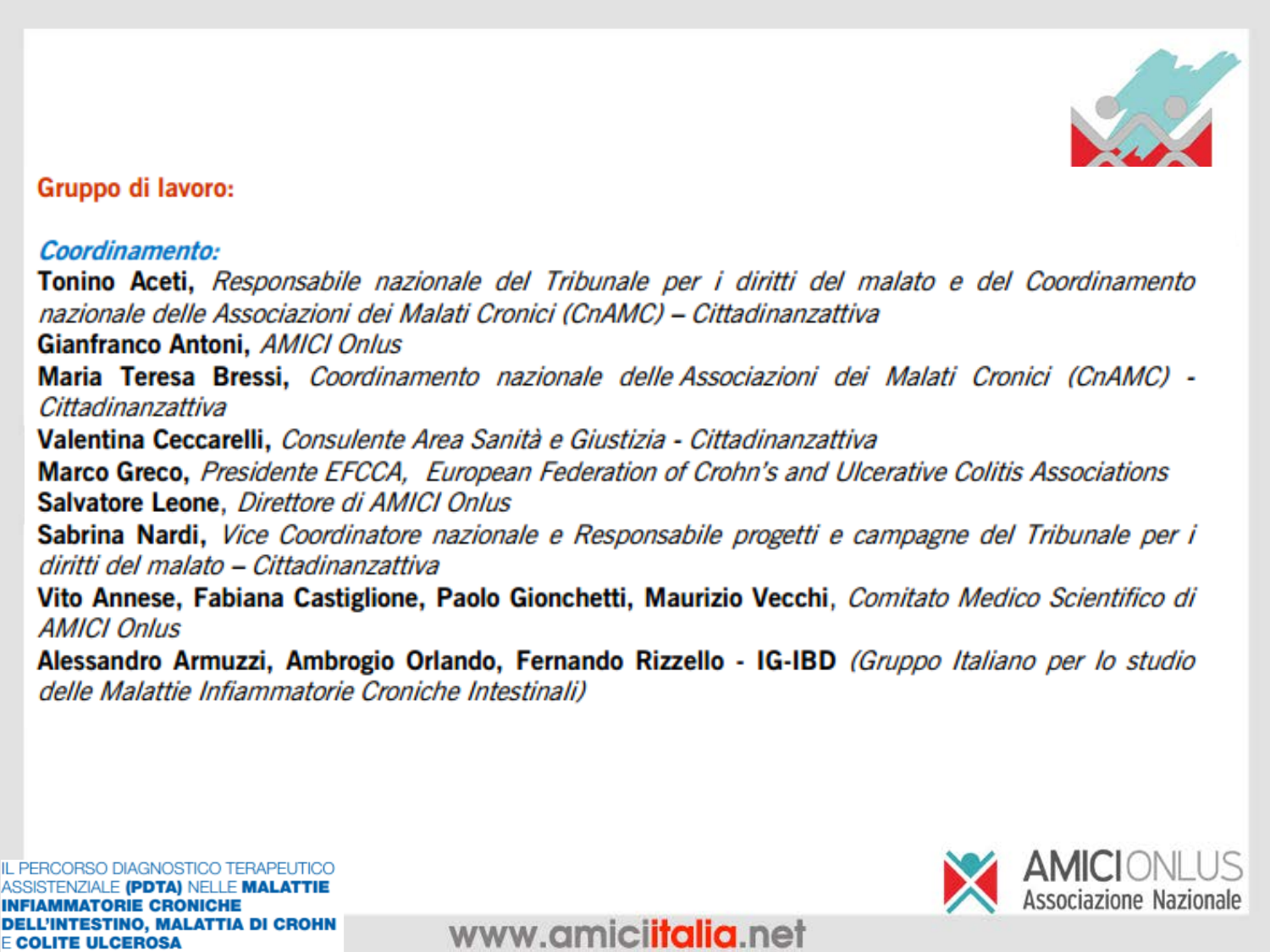

Con il contributo di: **ACOI** (Associazione Chirurghi Ospedalieri Italiani) **AGENAS** (Agenzia Nazionale per i Servizi sanitari regionali) AIGO (Associazione Italiana Gastroenterologi e Endoscopisti Digestivi Ospedalieri) ANMDO (Associazione Nazionale dei Medici delle Direzioni Ospedaliere) **FIASO** (Federazione Italiana Aziende Sanitarie e Ospedaliere) **FIMMG** (Federazione Italiana Medici di Medicina Generale) **IG-IBD** (Gruppo Italiano per lo studio delle Malattie Infiammatorie Croniche Intestinali) IPASVI (Federazione Nazionale Collegi Infermieri professionali, Assistenti sanitari, Vigilatrici d'infanzia) MINISTERO DELLA SALUTE<sup>1</sup> **RAPPRESENTANTE DEGLI INFERMIERI RAPPRESENTANTE DEGLI PSICOLOGI RAPPRESENTANTE PROGRAMMAZIONE - REGIONE PIEMONTE RAPPRESENTANTE PROGRAMMAZIONE - REGIONE SICILIA SIED** (Società Italiana Endoscopia Digestiva) SIFO (Società Italiana di Farmacia Ospedaliera e dei Servizi farmaceutici delle Aziende Sanitarie) **SIGE** (Società Italiana di Gastroenterologia) **SIHTA** (Società italiana di Health Technology Assessment) **SIMG** (Società Italiana di Medicina Generale) **SPECIALISTA REUMATOLOGO** 

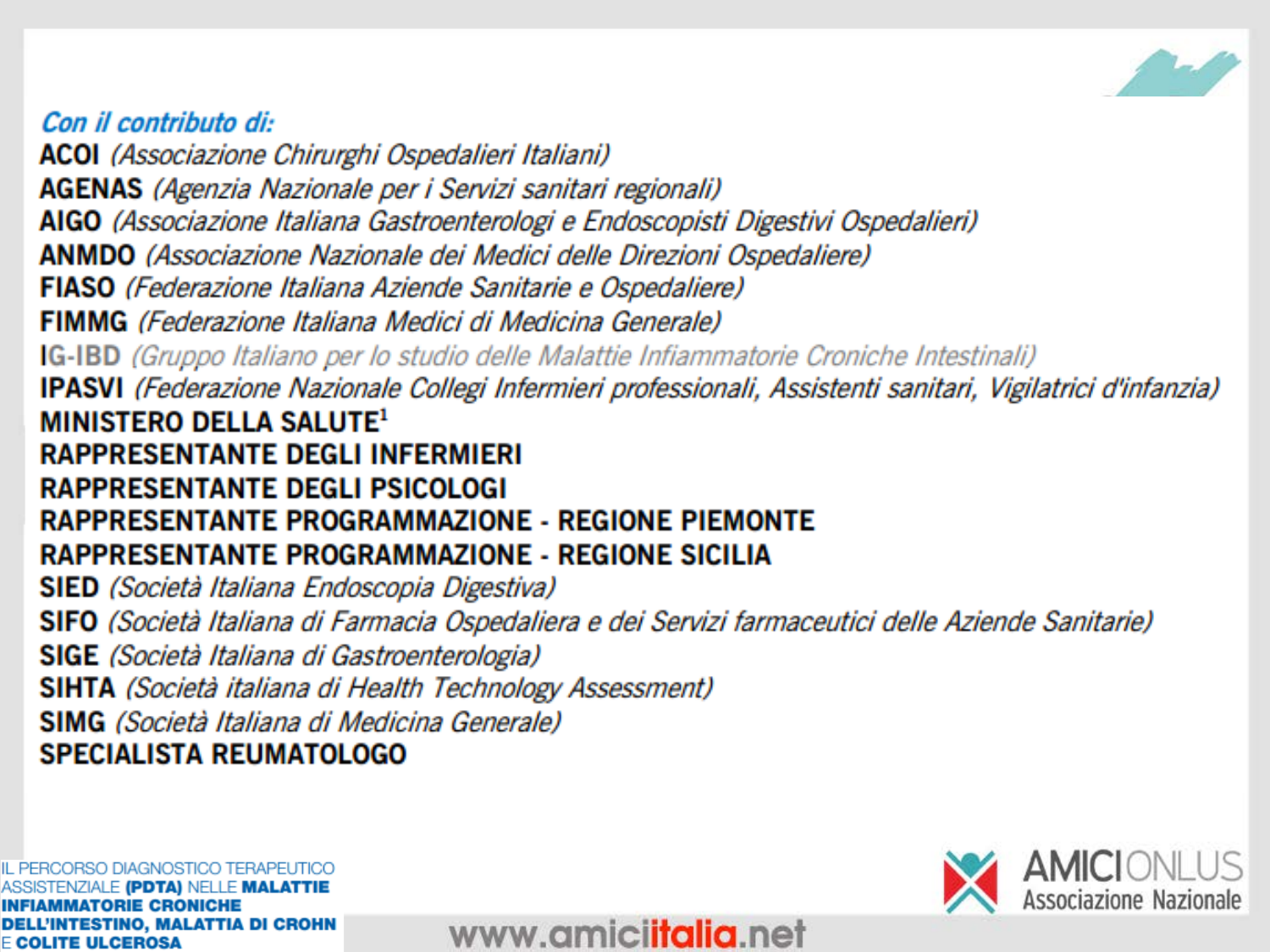### **PDTA is an opportunity to improve**



• **reduce the costs generated by a late diagnosis, due to a more aggressive disease that requires more expensive therapies and treatments, and by the non-standardization of care that, in fact, pushes patients to move other regions in search of better care, with a significant increase in direct and indirect costs**ENZIALE (PDTA) NELLE MALATTIE

www.amici**italia**.net

MALATTIA DI CROHN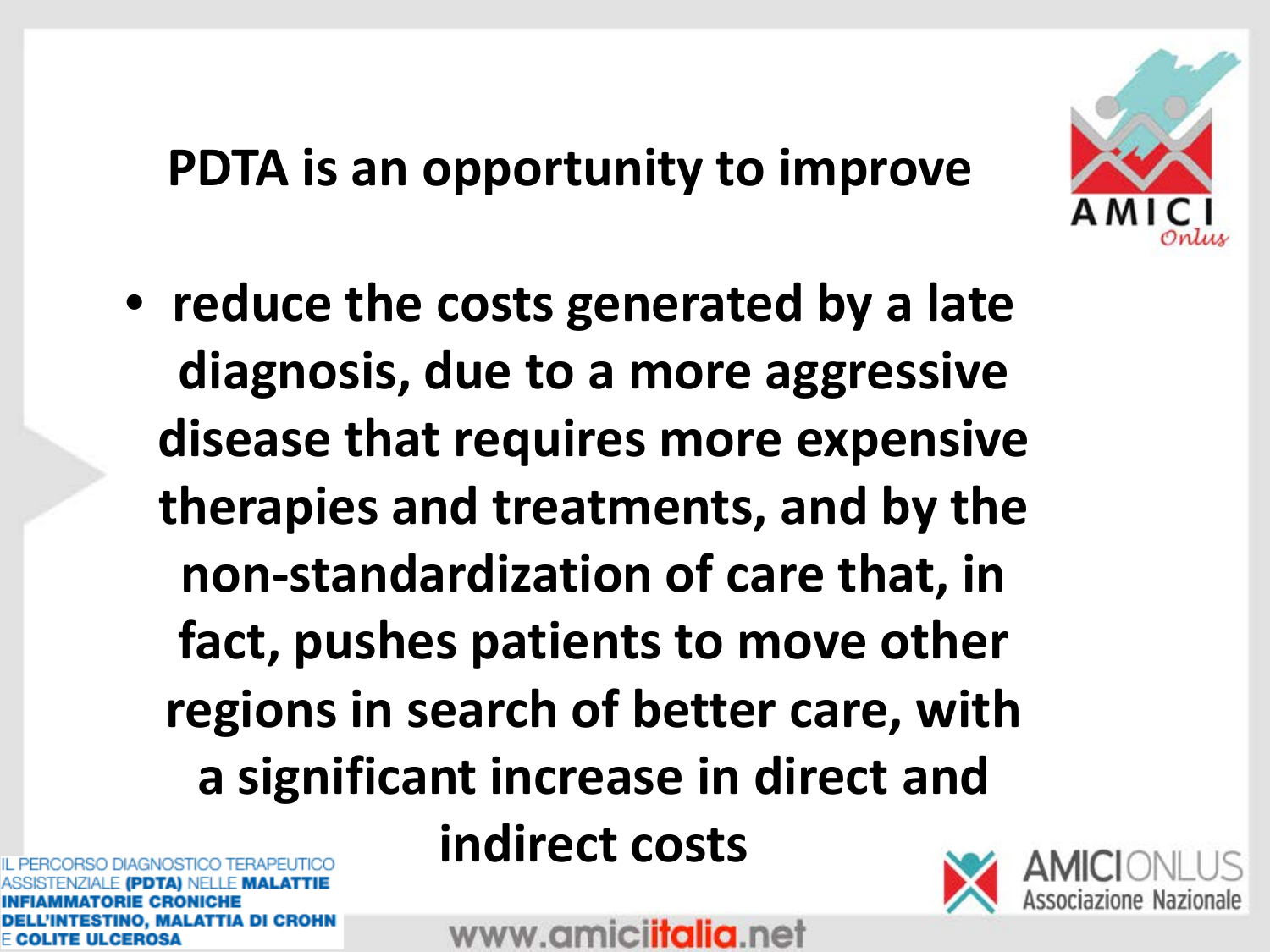# **PDTA a governance tool**



- Respond to the health needs of the citizen
- Promote continuity of care, especially among hospital and territory
- Reduce the clinical variability
- Promote proper use of resources

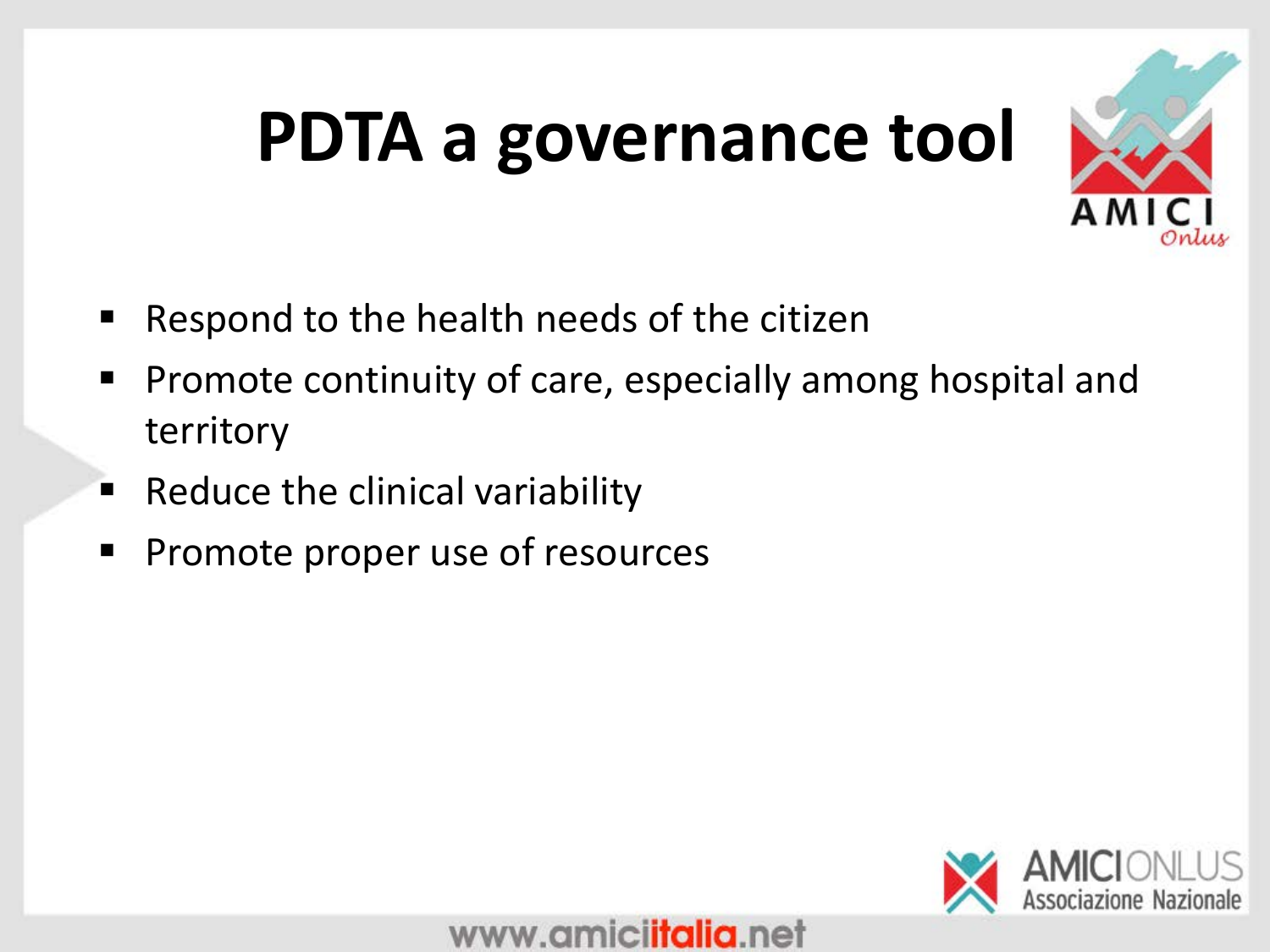Preidensa del "Consiglio dei Ministei

CONFERENZA PERMANENTE FER I RAPPORTI TRA LO STATO, LE REGIONI E LE PROVINCIE AUTONOME DI TRENTO E DI BOLZANO

Accordo, ai sensi degli articoli 2, comma 1, lettera b) e 4, comma 1 del decreto legislativo 28 agosto 1997, n. 281, tra il Governo, le Regioni e le Province autonome di Trento e di Bolzano sul documento relativo alla promozione di Percorsi Diagnostici Terapeutici Assistenziali (PDTA) nelle malattie infiammatorie croniche dell'intestino e malattia di Crohn e colite ulcerosa.

Rep. Attin 17/1/52 del 20 ttdge 2015

#### LA CONFERENZA PERMANENTE PER I RAPPORTI TRA LO STATO, LE REGIONI E LE PROVINCE AUTONOME DI TRENTO E BOLZANO

Nella odierna seduta del 20 ottobre 2015:

VISTI gli articoli 2, comma 1, lettera b) e 4, comma 1 del decreto legislativo 28 agosto 1997, n. 281, che affidano a questa Conferenza il compito di promuovere e sancire accordi tra Governo e Regioni, in attuazione del principio di leale collaborazione, al fine di coordinare l'esercizio delle rispettive competenze e svolgere attività di interesse comune:

VISTA l'intesa, sancita presso questa Conferenza Stato-Regioni in data 10 luglio 2014, rep. atti n. 82/CSR, concernente il "Patto per la salute 2104-2016";

#### CONSIDERATO:

- che, coerentemente con quanto previsto in proposito nel predetto "Patto per la salute 2014-2016", le proposte di Percorso Diagnostico Terapeutico Assistenziale (PDTA) nelle malattie infiammatorie croniche dell'intestino e malattia di Crohn e colite ulcerosa si inseriscono all'interno del processo di deospedalizzazione e territorializzazione delle cure, individuando, nella fase di applicazione a livello regionale, specifici indicatori di processo per la loro valutazione;

- quanto elaborato e predisposto in merito dal Coordinamento nazionale delle Associazioni dei Malati

Cronici (CnAMC) di Cittadinanzattiva, in collaborazione con le Associazioni AMICI ( Associazione Nazionale per le Malattie Croniche dell'Intestino) e ANMAR (Associazione Nazionale Malati Reumatici);

- che si ritiene importante che provvedimenti di tale natura diventino strumenti di governance nelle Regioni e PP.AA. attraverso la promozione di specifici percorsi per migliorare la qualità di vita e dell'assistenza resa ai cittadini, garantire diagnosi precoce ed equità di accesso alle prestazioni, nonché per favorire un utilizzo ottimale delle risorse economiche;



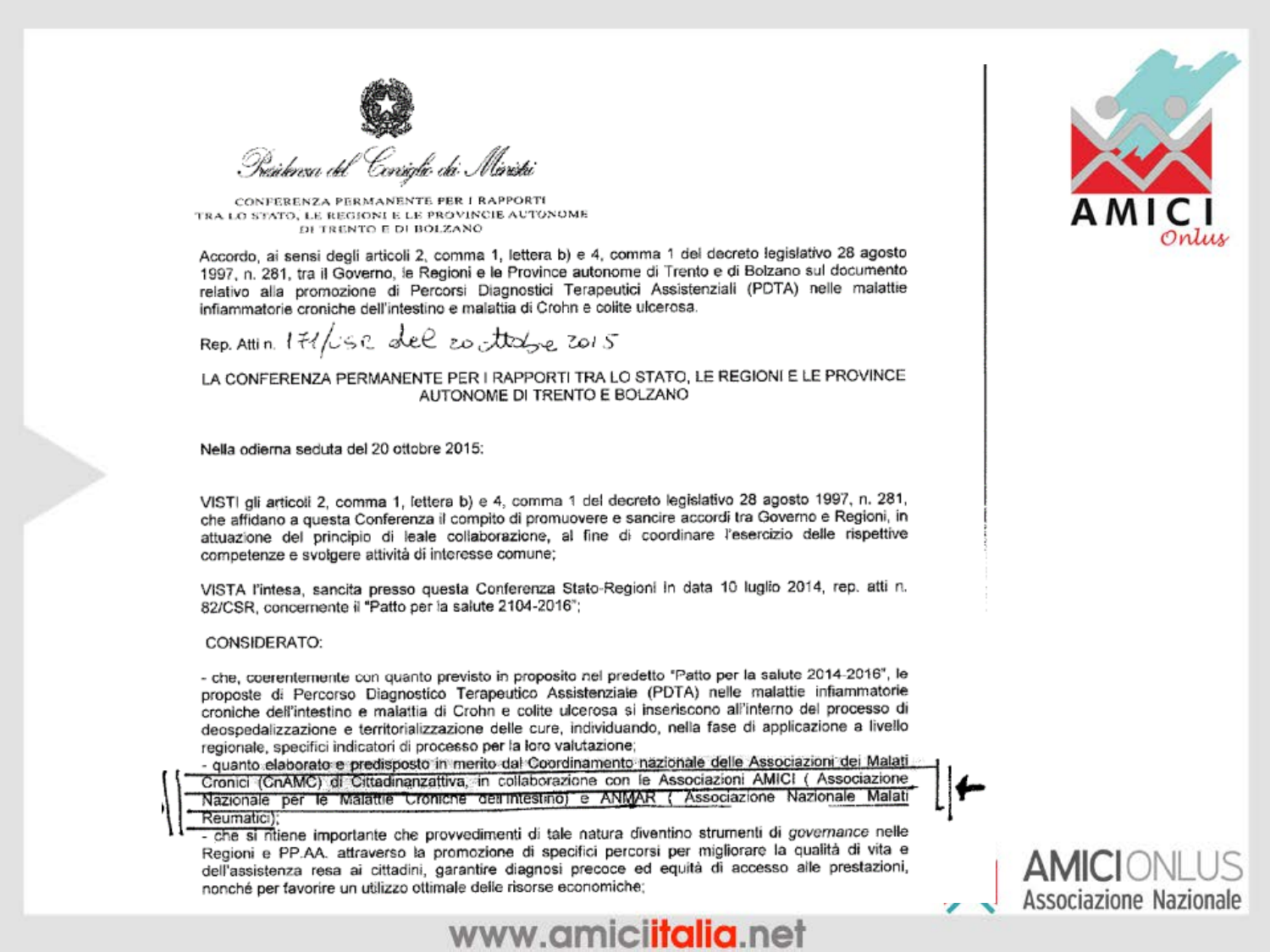



<u>Presidenza del "Consiglie dei Ministri</u>

CONFERENZA PERMANENTE PER I RAPPORTI TRA LO STATO, LE REGIONI E LE PROVINCIE AUTONOME DI TRENTO E DI BOLZANO

#### SANCISCE ACCORDO

tra il Governo, le Regioni e le Province autonome di Trento e di Bolzano sul documento, Allegato A), parte integrante del presente atto, relativo alla promozione di Percorsi Diagnostici Terapeutici Assistenziali (PDTA) nelle malattie infiammatorie croniche dell'intestino e malattia di Crohn e colite ulcerosa.

IL SEGRETARIO Antonic/Naddeb

RESIDENTE claudio Bressa

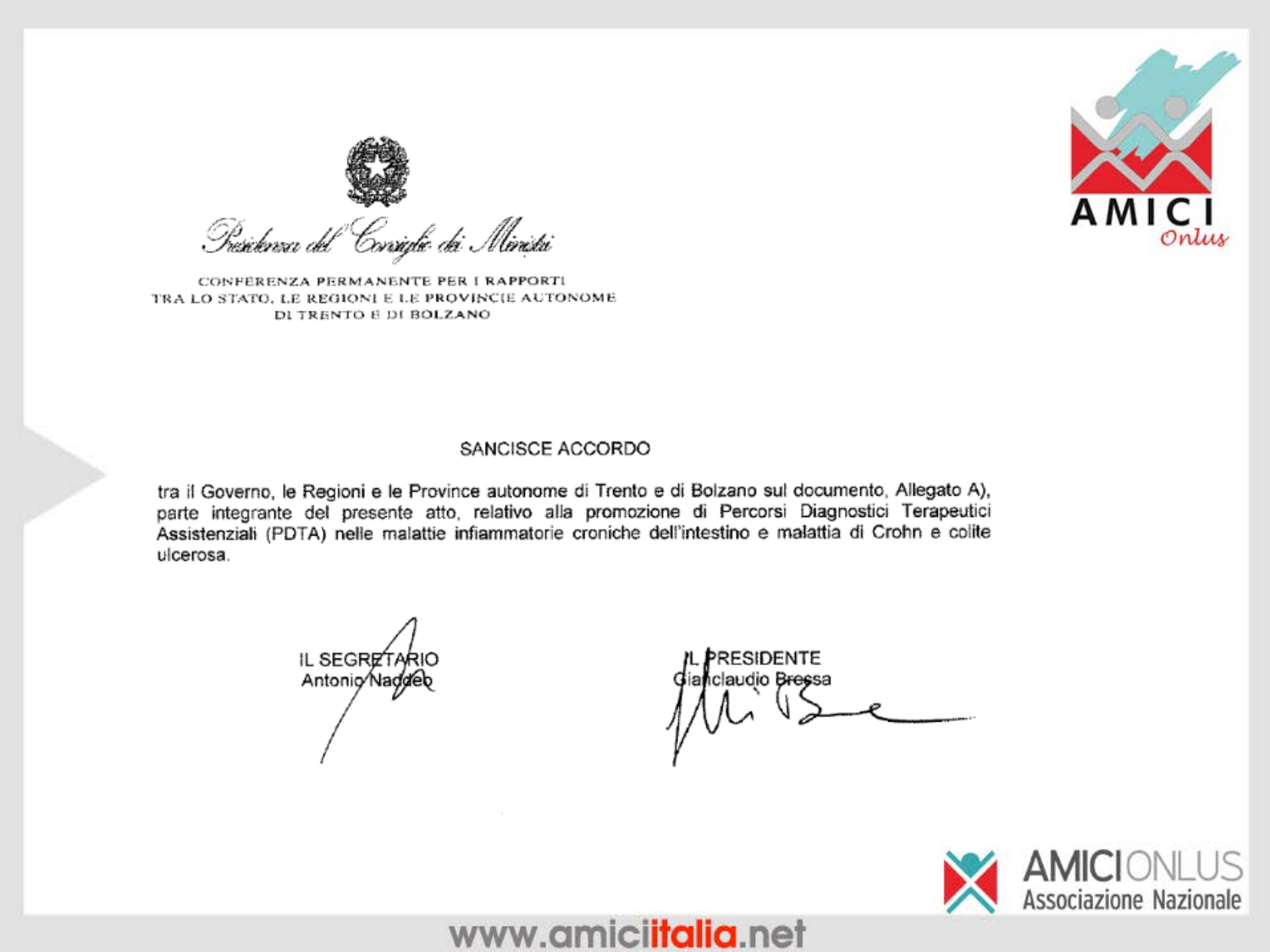### **PDTA and the European Charter of Patients' rights**



- *1. Right of access*
- *2. Right to free choice*
- *3. Right to innovation.*
- *4. Right to personalized treatment*